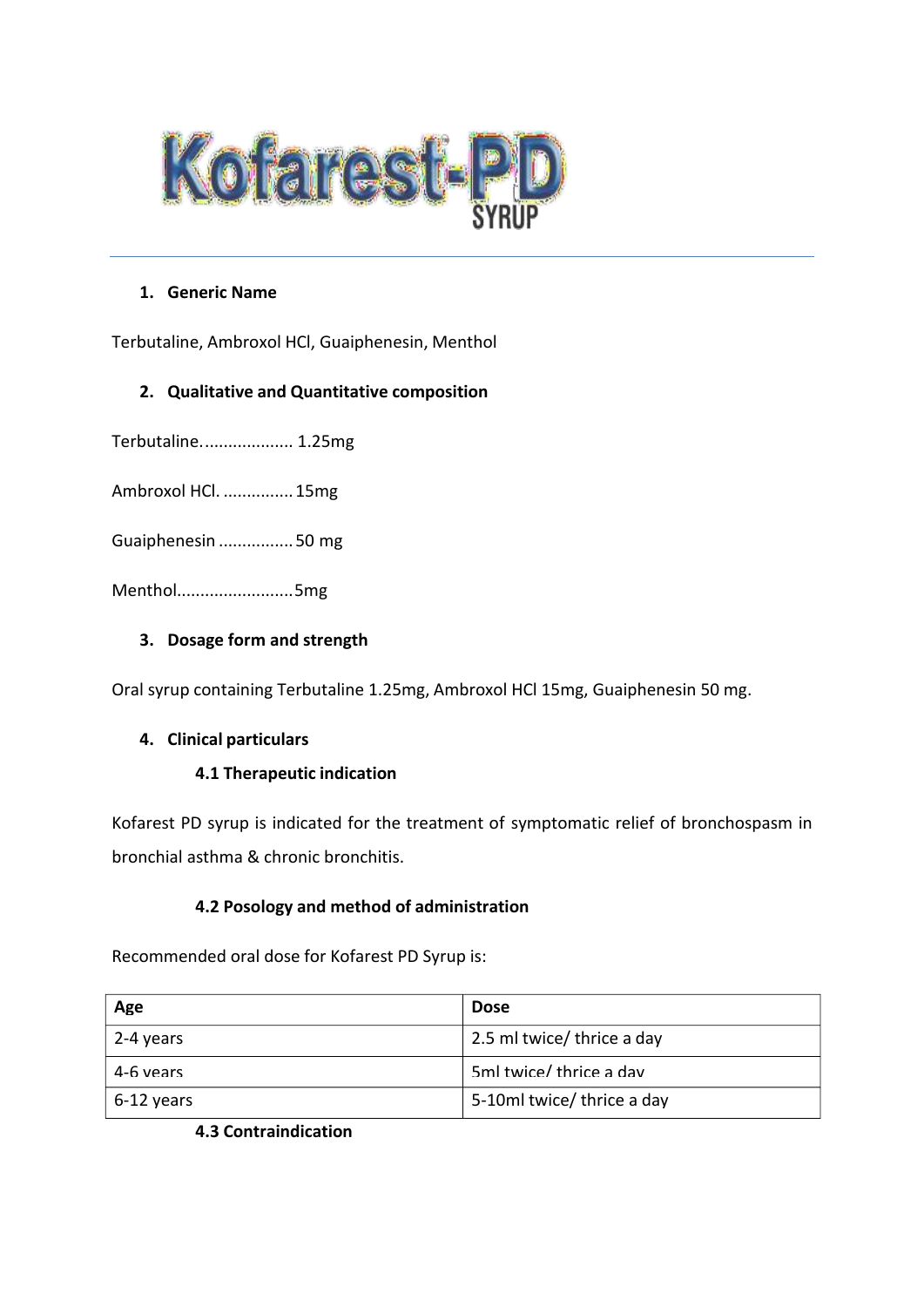Kofarest PD Syrup is contraindicated in patients with hypersensitivity to any ingredient of the formulation.

# **4.4 Special warnings and precautions for use**

- While treating cough as a symptom, it is important to make every effort to determine and treat appropriately the underlying cause, such as a specific infection.
- Caution should be observed while prescribing Kofarest PD syrup to children with hypertension, cardiovascular disease, uncontrolled diabetes mellitus, hyperthyroidism, seizures or in patients who are unusually hypersensitive to sympathomimetic amines.
- Since mucolytics, such as Ambroxol, may disrupt the gastric mucosal barrier, Kofarest PD Syrup should be used with care in patients with a history of peptic ulceration.

## **4.5 Drug interactions**

- Hypokalemia with high doses of ß2 -agonists may result in increased susceptibility to digitalis induced cardiac arrhythmias. Hypokalemia may be enhanced by concomitant administration of aminophylline or other xanthines, corticosteroids or by diuretic therapy.
- Other sympathomimetic bronchodilators or epinephrine should not be used concomitantly with salbutamol, since their combined effect on the cardiovascular system may be deleterious to the patient.
- Terbutaline should be administered with caution in patients being treated with monoamine oxidase (NAO) inhibitors or tricyclic antidepressants, since the action of Terbutaline on the vascular system may be potentiated.

#### **4.6 Use in special population**

- Pediatric: Safe in children.
- Geriatric: Clinical studies of did not include sufficient numbers of subjects aged 65 years and older to determine whether they respond differently from younger subjects. If clinically warranted due to insufficient bronchodilator response, the dose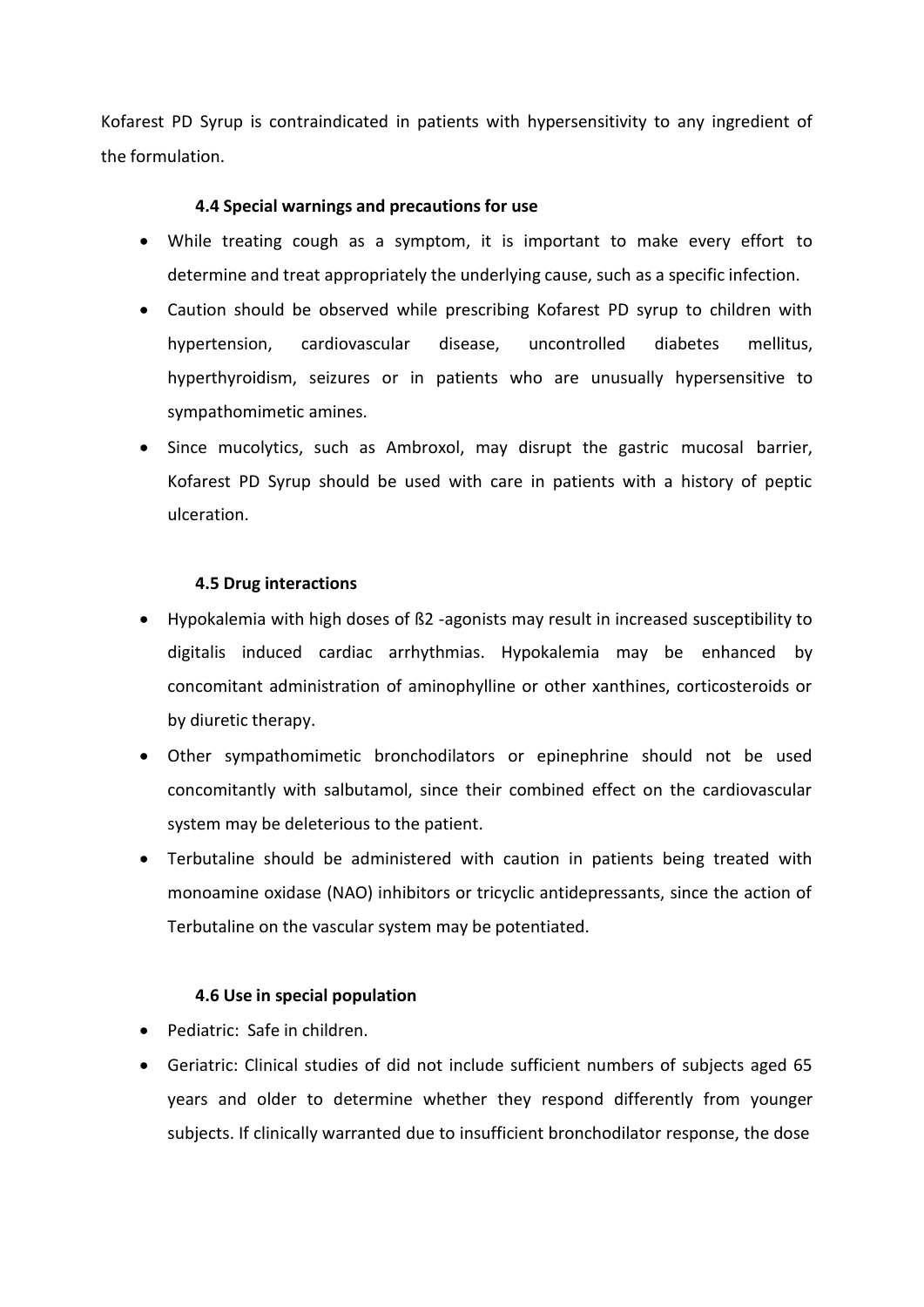of may be increased in elderly patients as tolerated, in conjunction with frequent clinical and laboratory monitoring, to the maximum recommended daily dose.

- Liver impairment: Use with caution.
- Renal failure: Use with caution.
- Pregnancy and lactation: Safety of Kofarest PD Syrup has not been studied in pregnancy and lactation. Therefore, probable benefits should be weighed against possible risks, before prescribing.

#### **4.7 Effects on ability to drive and use machine**

Patients should be cautioned against engaging in activities requiring complete mental alertness, and motor coordination such as operating machinery until their response to Kofarest PD Syrup is known.

#### **4.8 Undesirable effects**

An adverse drug reaction includes Thrombocytopenia, Palpitations, Tachycardia, Congenital anomaly, Vertigo, Tinnitus, Periorbital oedema, Nausea, Vomiting, Chest pain, Chills, Hepatic function abnormal, Anaphylactoid reaction, Hypersensitivity, Anaphylactic reaction, Anaphylactic shock, Pharyngitis, Pneumonia, Exposure during pregnancy, Blood pressure increased, Heart rate increased, Hypokalaemia, Muscle spasms, Myalgia, Tremor, Dizziness, Headache, Nervousness, Insomnia, Urinary retention, Cough, Dyspnoea, Rash, Pruritus, Flushing, Hypotension.

## **4.9 Overdose**

There is limited experience of overdose with Kofarest PD Syrup. Initiate general symptomatic and supportive measures in all cases of overdosages where necessary.

#### **5. Pharmacological properties**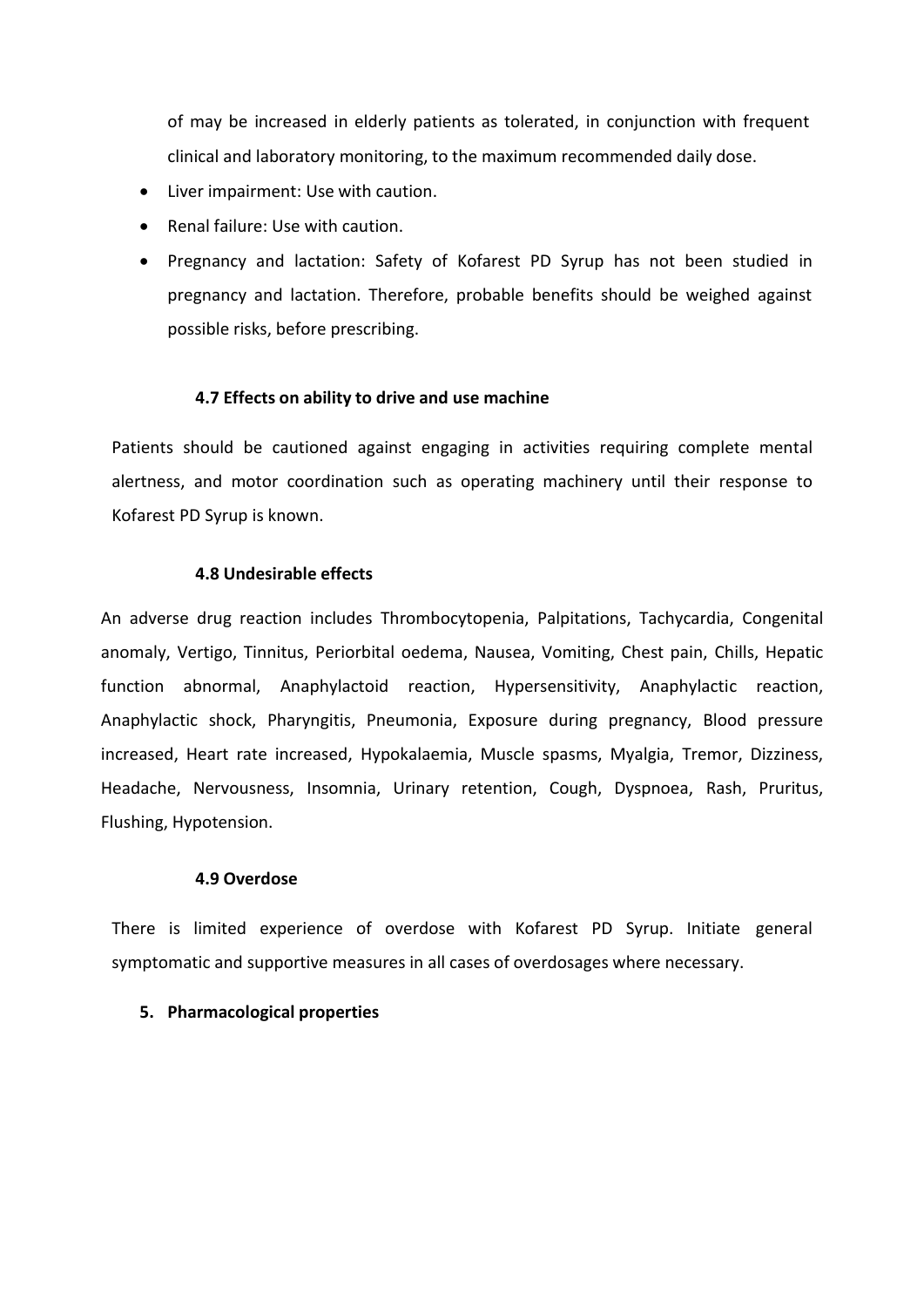#### **5.1 Mechanism of action**

Terbutaline is a relatively selective beta2-adrenergic bronchodilator that has little or no effect on alpha-adrenergic receptors. The drug has exerts a preferential effect on beta2 adrenergic receptors but stimulates beta-adrenergic receptors less selectively than relatively selective beta2-agonists. Terbutaline appears to have a greater stimulating effect on beta-receptors of the bronchial, vascular, and uterine smooth muscles (beta2 receptors) than on the beta-receptors of the heart (beta1 receptors). This drug relaxes smooth muscle and inhibits uterine contractions, but may also cause some cardiostimulatory effects and CNS stimulation.

Guaiphenesin is an expectorant which increases the output of phlegm (sputum) and bronchial secretions by reducing adhesiveness and surface tension. The increased flow of less viscous secretions promotes ciliary action and changes a dry, unproductive cough to one that is more productive and less frequent. By reducing the viscosity and adhesiveness of secretions, Guaiphenesin increases the efficacy of the mucociliary mechanism in removing accumulated secretions from the upper and lower airway.

#### **5.2 Pharmacodynamic properties**

The pharmacologic effects of Terbutaline are at least in part attributable to stimulation through beta-adrenergic receptors of intracellular adenyl cyclase, the enzyme that catalyzes the conversion of adenosine triphosphate (ATP) to cyclic- 3',5'- adenosine monophosphate (c-AMP). Increased c-AMP levels are associated with relaxation of bronchial smooth muscle and inhibition of release of mediators of immediate hypersensitivity from cells, especially from mast cells.

Ambroxol is a mucolytic agent. Excessive Nitric oxide (NO) is associated with inflammatory and some other disturbances of airways function. NO enhances the activation of soluble guanylate cyclase and cGMP accumulation. Ambroxol has been shown to inhibit the NOdependent activation of soluble guanylate cyclase. It is also possible that the inhibition of NO-dependent activation of soluble guanylate cyclase can suppress the excessive mucus secretion; therefore it lowers the phlegm viscosity and improves the mucociliary transport of bronchial secretions.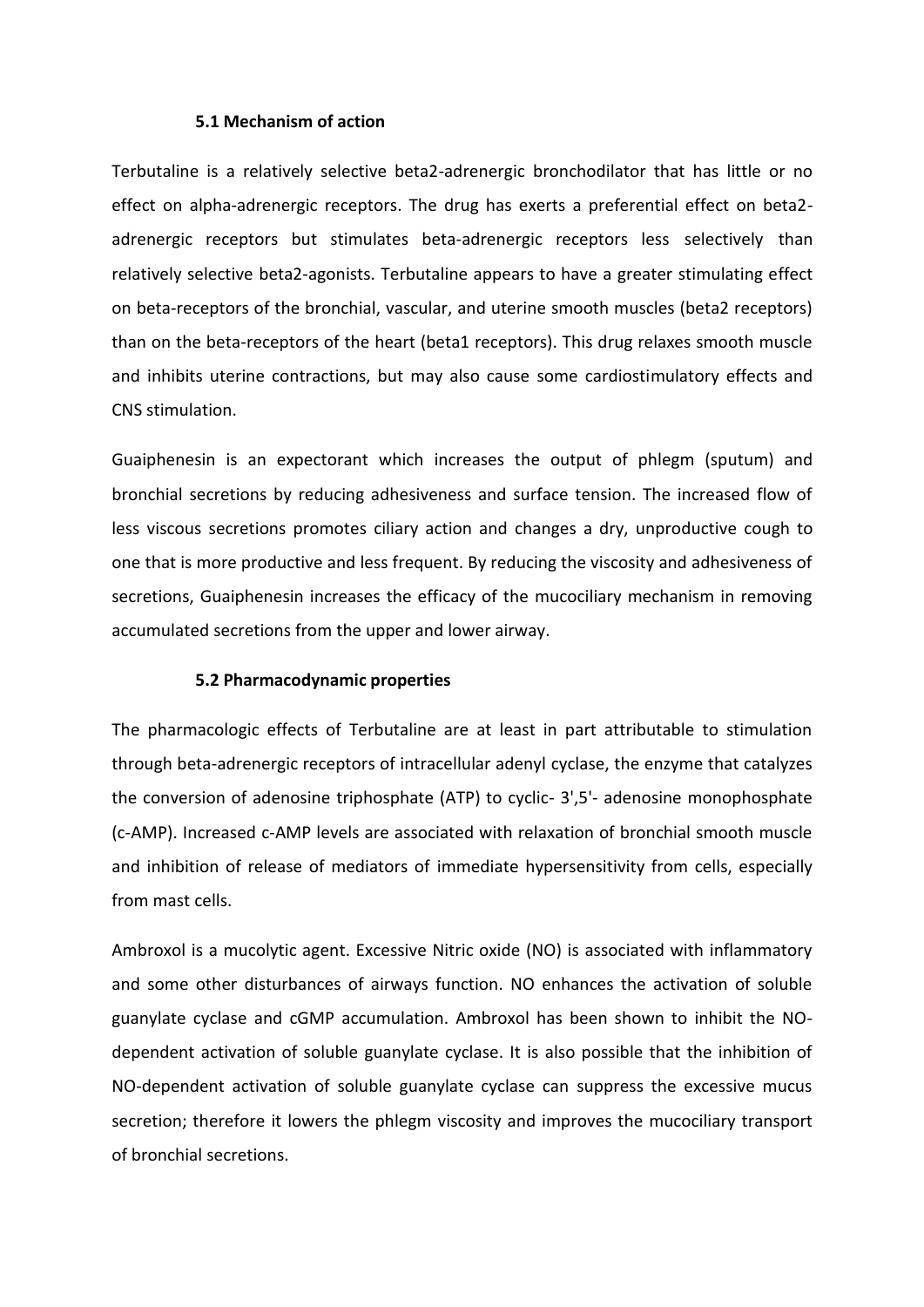Guaiphenesin may act as an irritant to gastric vagal receptors, and recruit efferent parasympathetic reflexes that cause glandular exocytosis of a less viscous mucus mixture. Cough may be provoked. This combination may flush tenacious, congealed mucopurulent material from obstructed small airways and lead to a temporary improvement in dyspnea or the work of breathing.

Menthol has a cooling effect on the throat. It has been suggested that the benefits of menthol may be due to an effect on calcium channels of sensory nerves.

#### **5.3 Pharmacokinetic properties**

On inhalation of Terbutaline, less than 10% of the drug is absorbed from the airways. The remainder is swallowed where it is variably absorbed from the gastrointestinal tract. Fasting bioavailability after oral doses is reported to be about 14 to 15% and is reduced by food. Terbutaline undergoes extensive first-pass metabolism by sulfate (and some glucuronide) conjugation in the liver and the gut wall. It is excreted in the urine and faeces partly as the inactive sulfate conjugate and partly as unchanged Terbutaline, the ratio depending upon the route by which it is given. The terminal half-life after single and multiple dosing is reported to be between 16 and 20 hours. There is some placental transfer. Trace amounts are distributed into breast milk.

Guaiphenesin is well absorbed from the gastrointestinal tract. It is metabolised and then excreted in the urine.

#### **6. Nonclinical properties**

## **6.1 Animal Toxicology or Pharmacology**

NA.

#### **7. Description**

Terbutaline is in a class of medications called beta agonists. Its chemical name is 5-[2-(tertbutylamino)-1-hydroxyethyl]benzene-1,3-diol; sulfuric acid and its chemical structure is: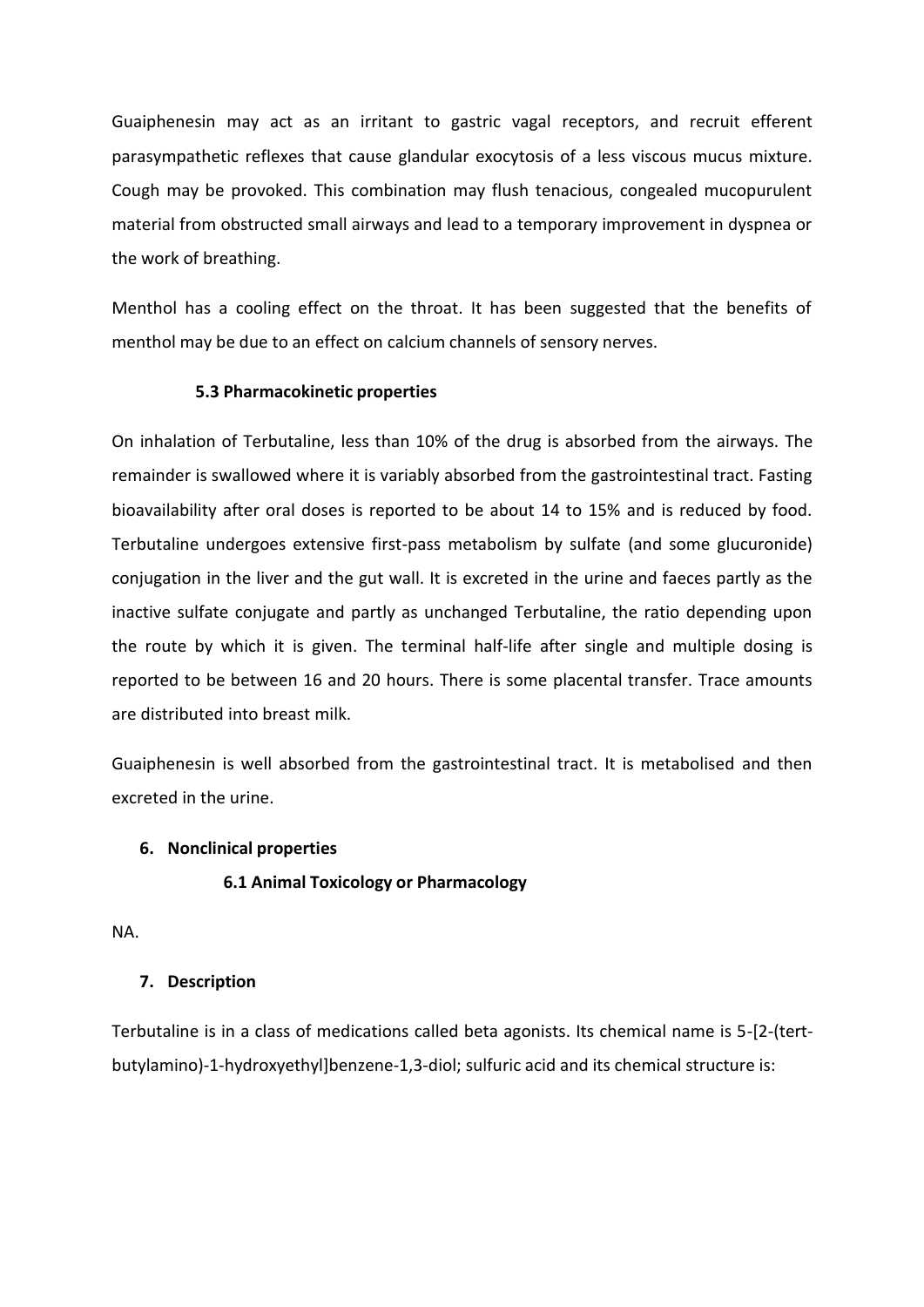

Its empirical formula is C12H19NO3 and its molecular weight is 225.284 g/mol.

Ambroxol belongs to a group of medications called mucolytics. Its chemical name is (1r,4r)-4-{[(2-amino-3,5-dibromophenyl)methyl]amino}cyclohexan-1-ol hydrochloride and its structure is:



Its empirical formula is  $C_{13}H_{19}Br_2CIN_2O$  and its molecular weight is 414.56 g/mol.

Guaiphenesin is in a class of medications called expectorants. Its chemical name is 3-(2 methoxyphenoxy)propane-1,2-diol and its chemical structure is:



Its empirical formula is C10H14O4 and its molecular weight is 198.216 g/mol.

## **8. Pharmaceutical particulars**

#### **8.1 Incompatibilities**

There are no known incompatibilities.

#### **8.2 Shelf-life**

24 months.

#### **8.3 Packaging Information**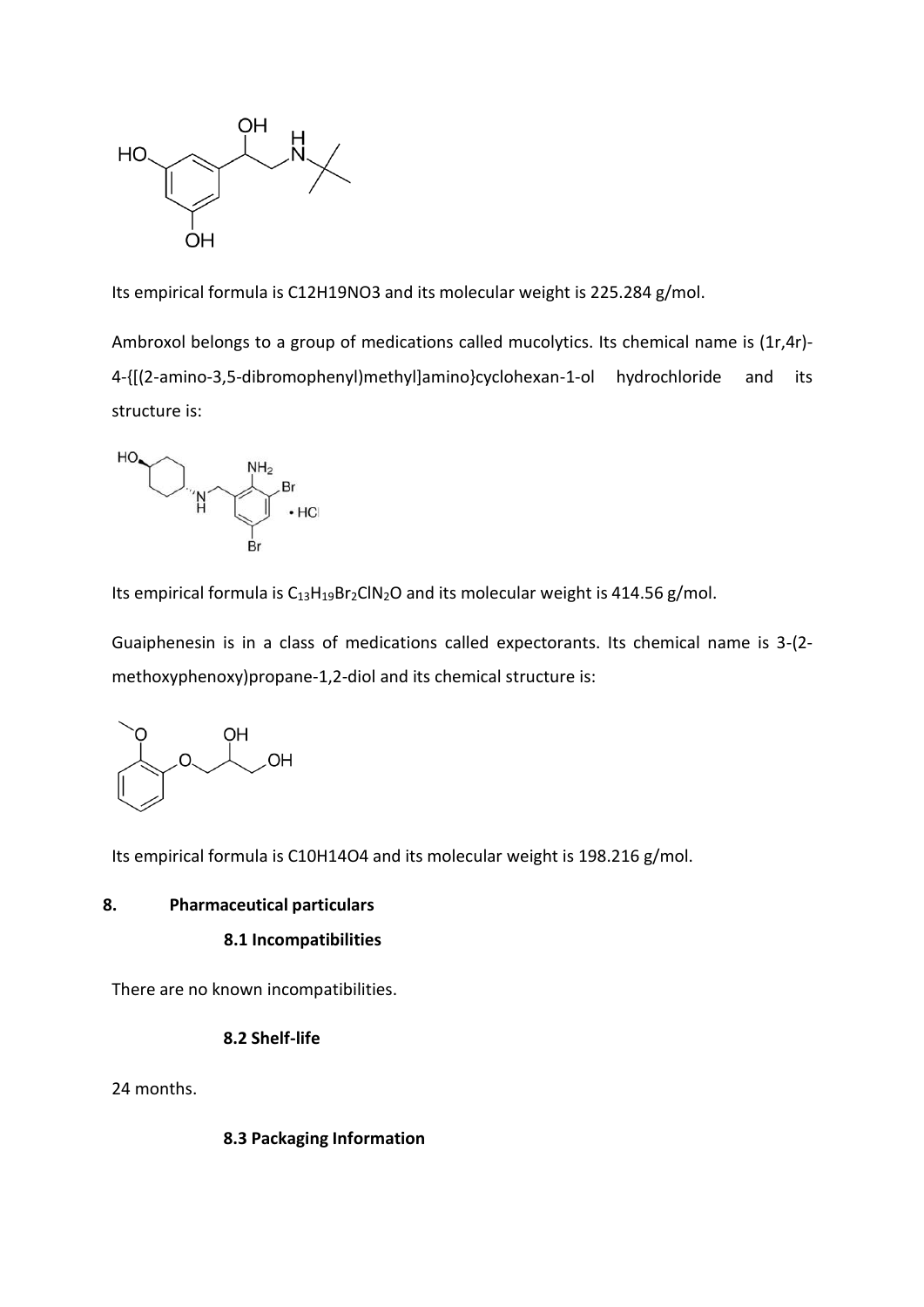Kofarest PD Syrup is available in bottle of 60ml.

# **8.4 Storage and handling instructions**

Store below 25°C. Protect from light.

## **9. Patient Counselling Information**

## **9.1 Adverse Reactions**

Refer part 4.8

## **9.2 Drug Interactions**

#### Refer part 4.5

**9.3 Dosage**

## Refer part 4.2

**9.4 Storage**

## Refer part 8.4

**9.5 Risk Factors**

Refer part 4.4

# **9.6 Self-monitoring information**

#### NA

# **9.7 Information on when to contact a health care provider or seek emergency help**

Patient isadvised to be alert for the emergence or worsening of the adverse reactions and contact the prescribing physician.

# **9.8 Contraindications**

Refer part 4.3